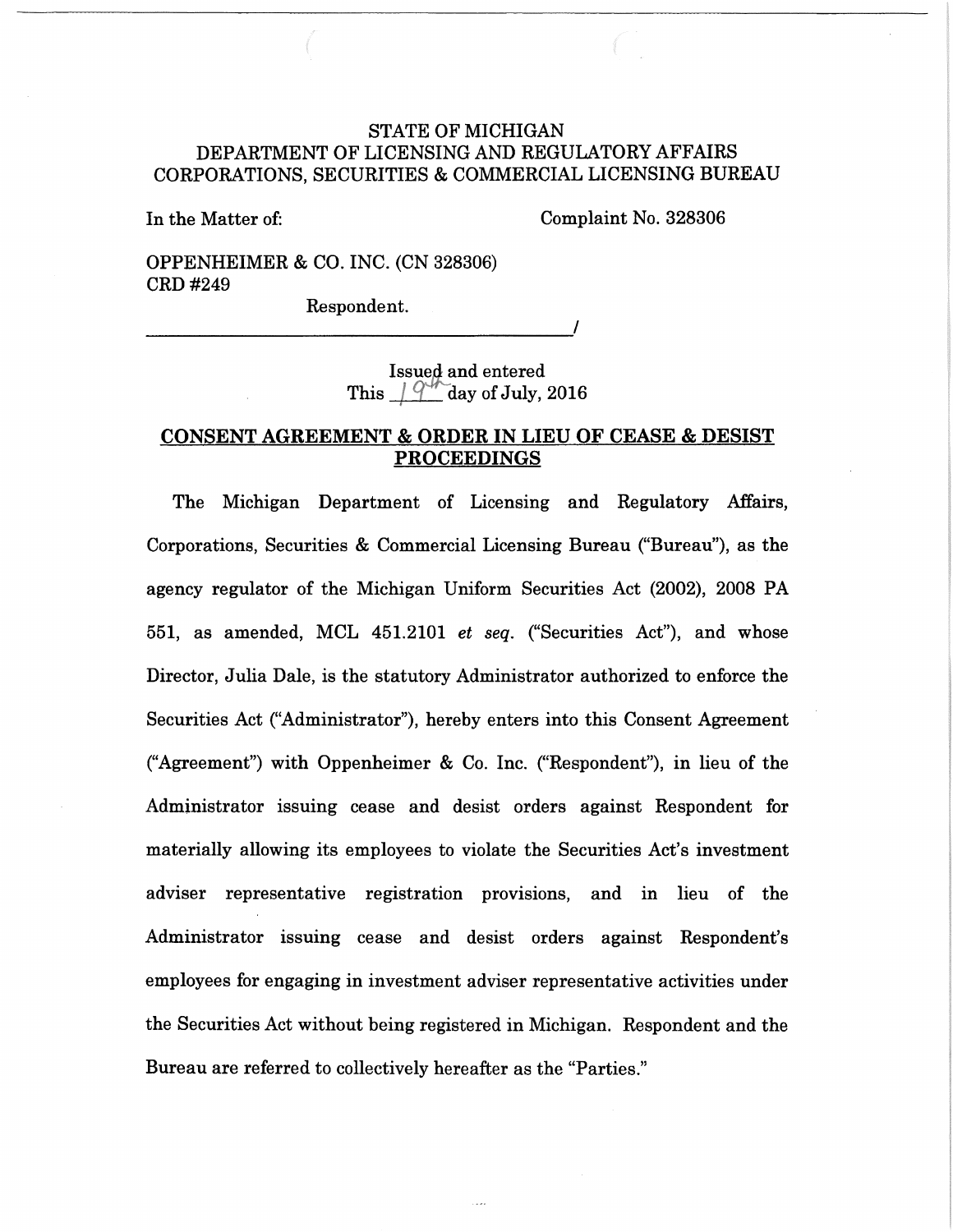#### I. BACKGROUND

### A. Respondent

1. Respondent Oppenheimer & Co. Inc. (CRD #249) is a federal covered investment adviser that operates out of New York, New York, and which is notice-filed in Michigan.

#### B. Findings of Fact

- 1. The Bureau conducted an investigation of Respondent's activities.
- 2. The investigation determined that Respondent was responsible for submitting the relevant investment adviser representative registration application materials for forty (40) Michigan individual representatives, but that it failed to do so from the effective date of the Securities Act on October 1, 2009 (as extended by various Transition Orders) through late 2015/early 2016.
- 3. Respondent has not identified any exemption, exception, preemption, or exclusion justifying its failure to register these 40 investment adviser representatives in Michigan from October 1, 2009 (the date the registration requirement became effective) through their actual registration date in late 2015/early 2016.

### II. RELEVANT STATUTORY PROVISIONS

1. Section 102(f) of the Securities Act, MCL 451.2102(f), states:

"Federal covered investment adviser" means a person registered under the investment advisers act of 1940.

2. Section 102a(f) of the Securities Act, MCL 451.2102a(f), states:

"Investment adviser representative" means an individual employed by or associated with an investment adviser or federal covered investment adviser and who makes any recommendations or otherwise gives investment advice regarding securities, manages accounts or portfolios of clients, determines which recommendation or advice regarding securities should be given, provides investment advice or holds himself or herself out as providing investment advice, receives compensation to solicit, offer, or negotiate for the sale of or for

CONSENT AGREEMENT & ORDER Oppenheimer & Co. Inc. (CN 328306) Page 2 of8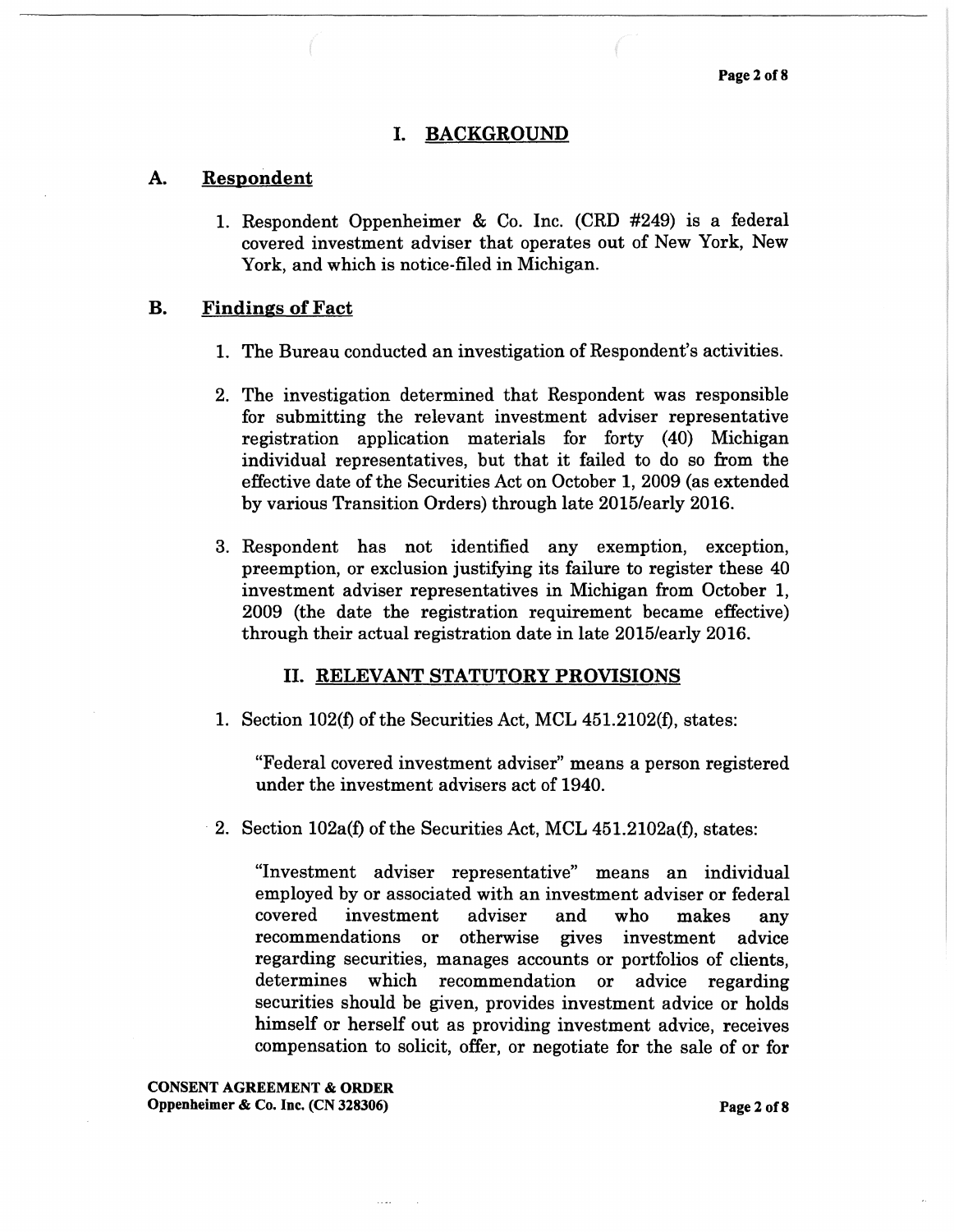selling investment advice, or supervises employees who perform any of the foregoing. The term does not include an individual who meets any of the following:

(i) Performs only clerical or ministerial acts.

(ii) Is an agent whose performance of investment advice is solely incidental to the individual acting as an agent and does not receive special compensation for investment advisory services.

(iii) Is employed by or associated with a federal covered investment adviser, unless the individual meets any of the following:

> (A) Has a "place of business" in this state as that term is defined in rule 203A-3 adopted under section 203A of the investment advisers act of 1940, 17 CFR 275.203A-3, and is an "investment adviser representative" as that term is defined in rule 203A-3 adopted under section 203A of the investment advisers act of 1940, 17 CFR 275.203A-3.

> (B) Has a "place of business" in this state as that term is defined in rule 203A-3 adopted under section 203A of the investment advisers act of 1940, 17 CFR 275.203A-3, and is not a "supervised person" as that term is defined in section 202(a)(25) of the investment advisers act of 1940, 15 USC 80b-2.

(iv) Is excluded by rule or order under this act.

3. Section 404(1) of the Securities Act, MCL 451.2404(1), states:

An individual shall not transact business in this state as an investment adviser representative unless the individual is registered under this act as an investment adviser representative or is exempt from registration as an investment adviser representative under subsection (2).

4. Section 503(1) of the Securities Act, MCL 451.2503(1), states:

CONSENT AGREEMENT & ORDER Oppenheimer & Co. Inc. (CN 328306) Page 3 of8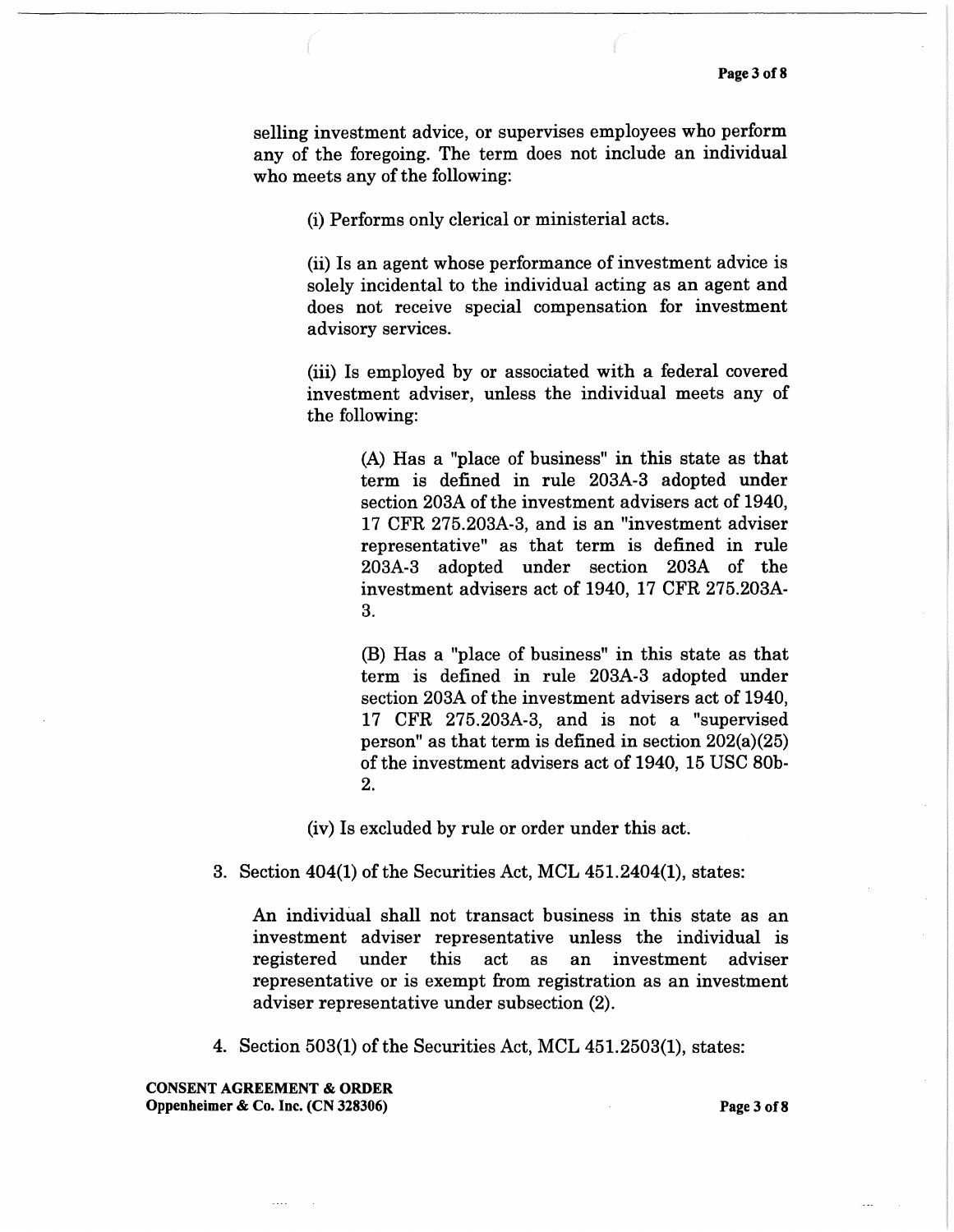In a civil action or administrative proceeding under this act, a person claiming an exemption, exception, preemption, or exclusion has the burden to prove the applicability of the exemption, exception, preemption, or exclusions.

5. Section 604 of the Securities Act, MCL 451.2604, states in part:

(I) If the administrator determines that a person has engaged, is engaging, or is about to engage in an act, practice, or course of business constituting a violation of this act or a rule adopted or order issued under this act, or that a person has materially aided, is materially aiding, or is about to materially aid an act, practice, or course of business constituting a violation of this act or a rule adopted or order issued under this act, the administrator may do I or more of the following:

> (a) Issue an order directing the person to cease and desist from engaging in the act, practice, or course of business or to take other action necessary or appropriate to comply with this act...

 $***$ 

( 4) In a final order issued under this section, the administrator may do any of the following:

(a) Impose a civil fine of not more than \$IO,OOO.OO for a single violation of this act or a rule adopted or order issued under this act or \$500,000.00 for multiple violations.

### III. AGREEMENT

Respondent, without admitting or denying the above Findings of Fact and solely for the purposes of resolving this matter, and the Bureau agree that the Administrator has grounds to issue cease and desist orders against Respondent and its employees for the conduct outlined in Section I(B) above, under the authority set out in Section II above. In lieu of the Administrator issuing those orders, the Parties agree to the following terms:

I. Respondent must pay the Bureau the settlement amount allocated as follows: (a) a \$250,000 civil fine for Respondent's responsibility in failing to register its 40 individual representatives, due and payable

CONSENT AGREEMENT & ORDER Oppenheimer & Co. Inc. (CN 328306) Page 4 of8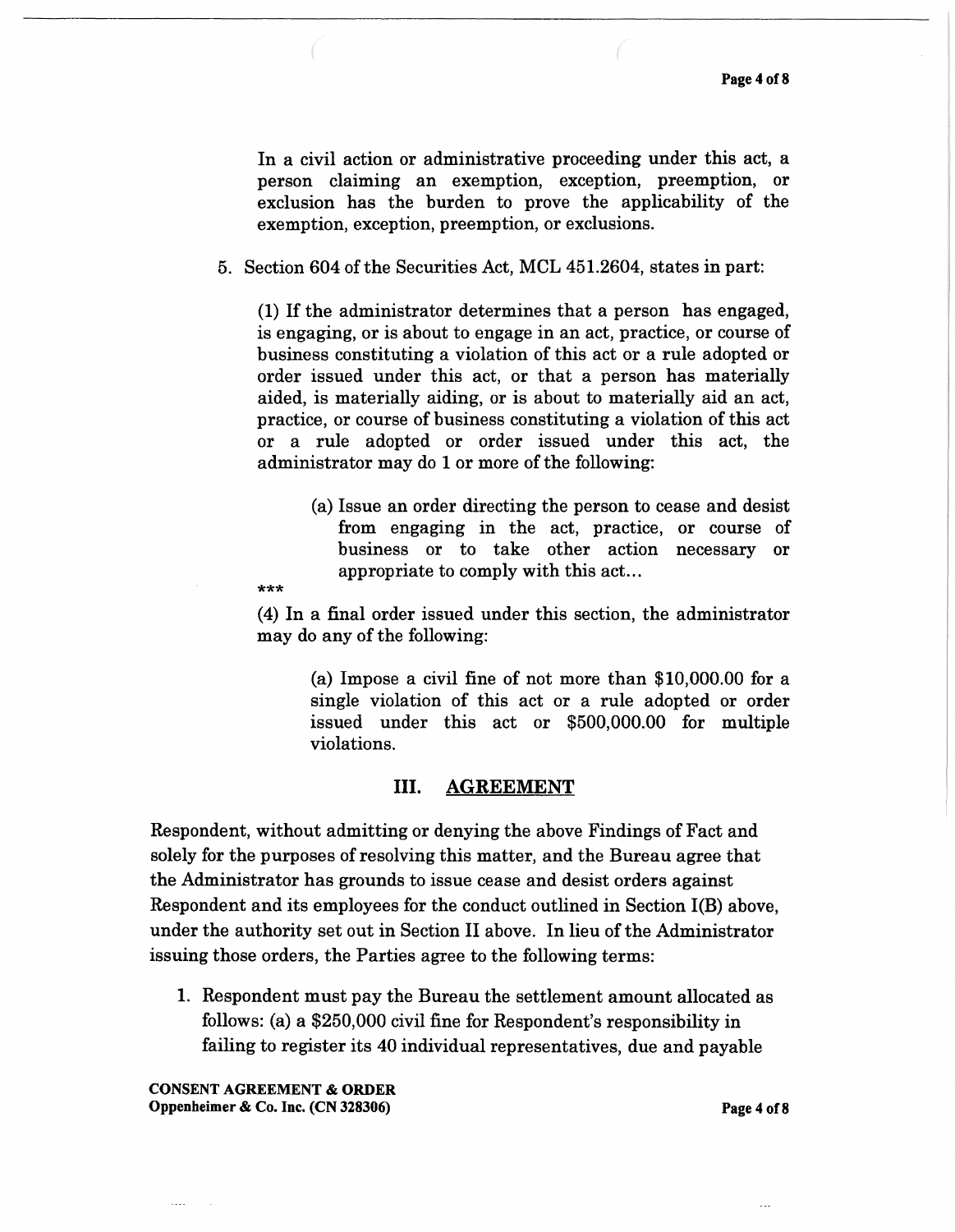within thirty (30) days after the entry date of this Agreement; (b) a \$400,000 civil fine on behalf of Respondent's 40 individual representatives for their unregistered conduct in Michigan, due and payable within thirty (30) days after the entry date of this Agreement; and (c) \$250,000 into the Bureau's Securities Investor Education and Training Fund, to be paid in installments of \$50,000 per year for five years, with each payment due on October 1 beginning on October 1, 2016, for total payments of Nine Hundred Thousand and 00/100 Dollars (\$900,000.00). Each payment must be received by the Bureau on or before the stated deadline, and sent to the following address:

Corporations, Securities & Commercial Licensing Bureau Final Order Monitoring- Administrative Services Section P.O. Box 30018 Lansing, Michigan 48909

- 2. Respondent will send a copy of the Client Notice in the form attached to this Agreement as Exhibit A to all current and former clients whom have been provided advice by a representative acting on behalf of Respondent in violation of Section 404(1) since January 1, 2015.
- 3. Respondent acknowledges and agrees that: (a) the Administrator has jurisdiction and authority to enter the Consent Order attached to this Agreement; (b) the Administrator may enter the attached Consent Order without any further notice to Respondent; and (c) upon entry of the attached Consent Order, it is final and binding, and Respondent waives any right to a hearing and/or appeal of the Consent Agreement, the attached Consent Order, or any of the conduct resolved in connection therewith, that exists or may exist under the Securities Act, the rules promulgated under the Securities Act or the predecessor Uniform Securities Act, 1964 PA 265, MCL 451.501 *et seq.* (repealed), the Administrative Procedures Act of 1969, 1969 PA 306, MCL 24.201 *et seq.,* or other applicable law.
- 4. The Parties agree that this Consent Agreement & Order in Lieu of Cease & Desist Proceedings: (a) does not and shall not be interpreted to subject Respondent or its associated persons to disqualification, or to form the basis for such a disqualification, under the federal securities laws, or rules or regulations thereunder, including without limitation, Section 3(a)(39) of the Securities Exchange Act of 1934, as amended, and as used therein; or Section 203(e)(9) of the Investment Advisers

CONSENT AGREEMENT & ORDER Oppenheimer & Co. Inc. (CN 328306) Page 5 of8

 $\cdots$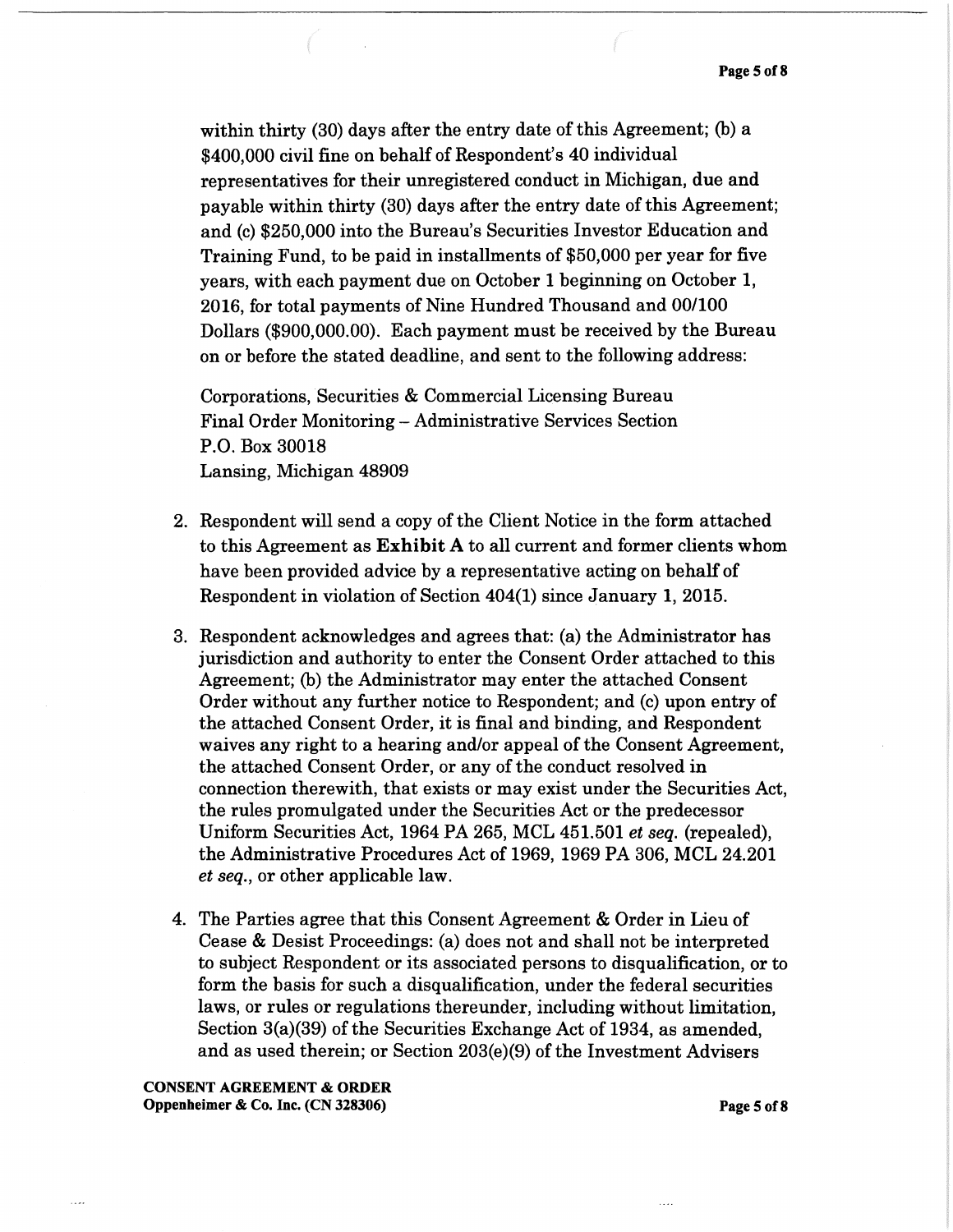Act of 1940, as amended, or the rules and regulations of any selfregulatory organization, or the securities laws, rules, and regulations of the various states, commonwealths, and territories of the United States of America, including without limitation, any disqualification from relying upon the exemptions from securities registration or related safe harbor provisions; (b) does not disqualify Respondent or its affiliates or any current or former officers, directors, trustees, agents, members, partners or employees of Respondent and Respondent's affiliates from any business that they are otherwise qualified or licensed to perform; (c) does not constitute a finding that Respondent or its affiliates or any current or former officers, directors, trustees, agents, members, partners or employees of Respondent or Respondent's affiliates engaged in fraud, or serve as the basis for any future action to establish violation of the federal laws, rules or regulations of self-regulatory organizations; (d) for any person or entity not a party to this Consent Agreement & Order in Lieu of Cease and Desist Proceedings, does not limit or create any private rights or remedies against Respondent, limit or create liability of Respondent, or limit or create defenses of or for Respondent to any claims; and (e) that, pursuant to Rule  $506(d)(2)(iii)$  and Rule  $262(b)(3)$  of the Securities Act of 1933 ("1933 Act"), disqualification under Rules 505(b)(2)(iii) or  $506(d)(1)$ , or Rule  $262(a)$  under the 1933 Act should not arise as a consequence of this Consent Agreement & Order in Lieu of Cease & Desist Proceedings. The application of this paragraph is limited solely to this Consent Agreement & Order in Lieu of Cease & Desist Proceedings and the conduct resolved in connection therewith, and it does not otherwise limit or affect application of the cited statutes and rules in any other respect.

[This space left intentionally blank; signature page follows]

CONSENT AGREEMENT & ORDER Oppenheimer & Co. Inc. (CN 328306) Page 6 of 8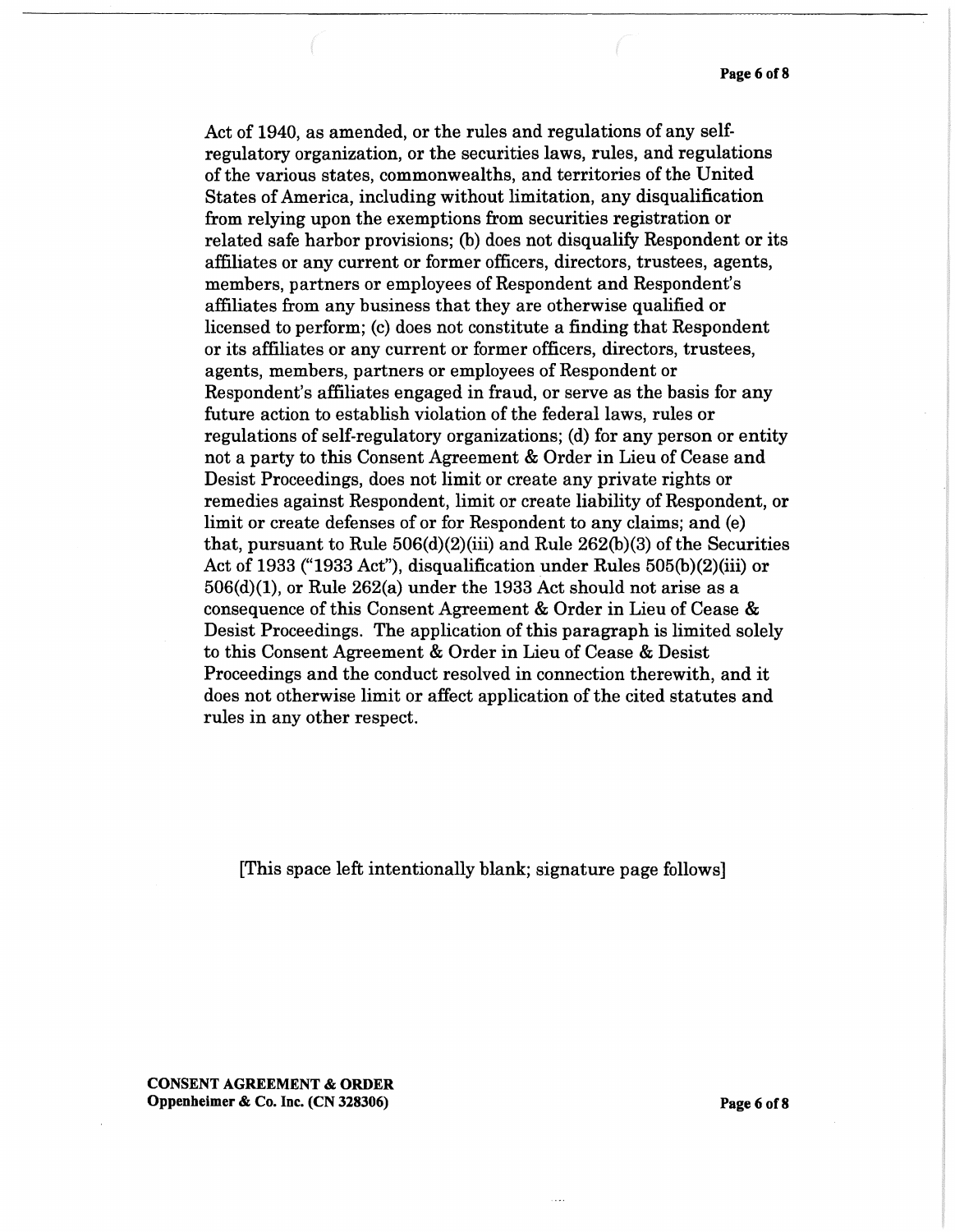IN WITNESS WHEREOF, the Parties hereto have agreed to and executed this CONSENT AGREEMENT & ORDER IN LIEU OF CEASE & DESIST PROCEEDINGS, with the intent to be legally bound hereby, as of the dates indicated by each authorized signature.

OPPENHEIMER & CO. INC.<br>Dated: 7/18/16 By: <u>John T. McGuil</u>  $[Print Name]$   $\sqrt{hH}$  T. Mc GUIRE Its: *Deputy GENERAL Counsel* 

# CORPORATIONS, SECURTIES & COMMERCIAL LICENSING BUREAU

Dated:  $7.19.16$ 

By: **I LANGUAG**  $\angle$ .<br>Timothy **L**. Teague

Its: Securities and Audit Division Director

CONSENT AGREEMENT & ORDER Oppenheimer & Co. Inc. (CN 328306) Page7of8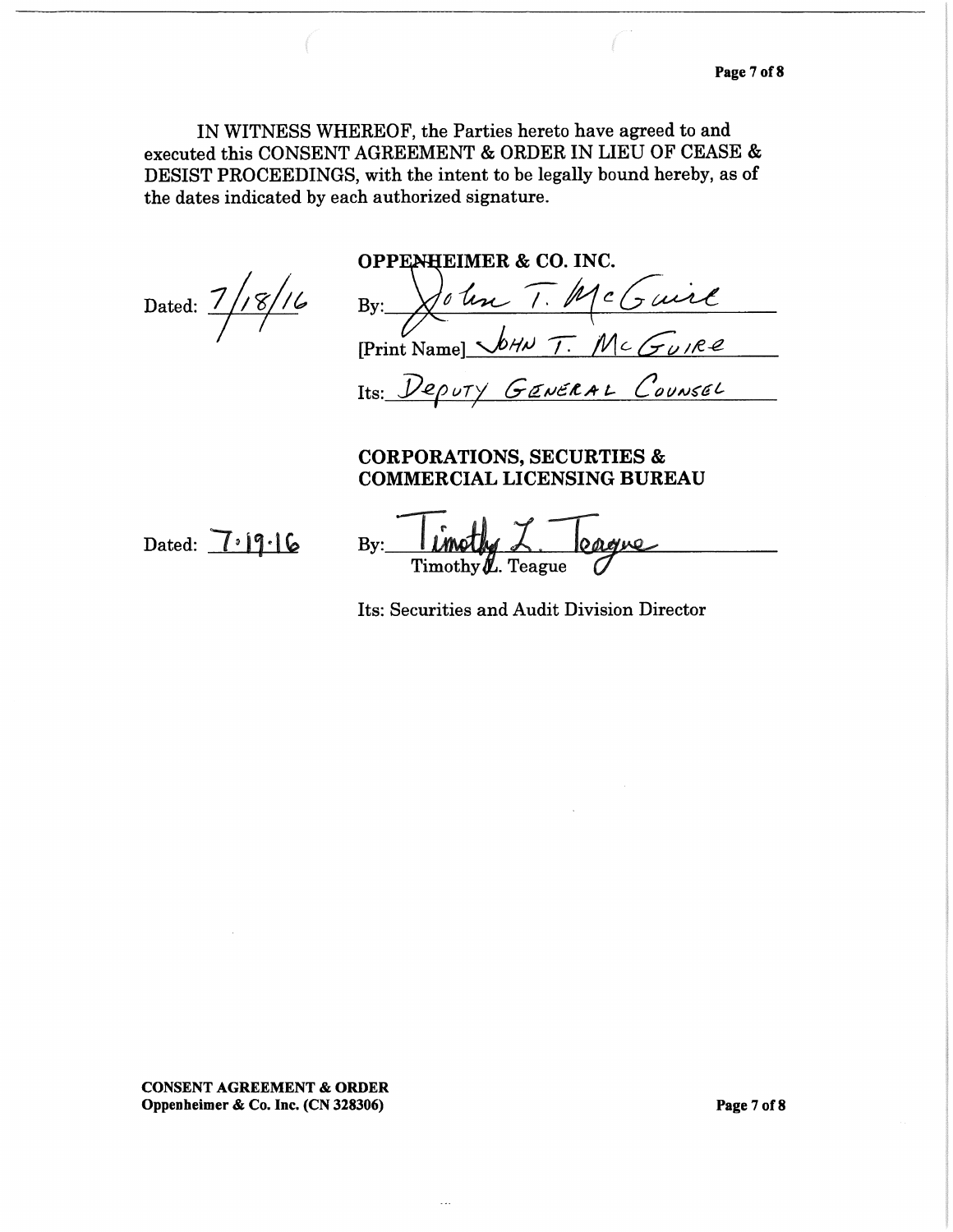### IV. ORDER

# NOW, THEREFORE, the Administrator ORDERS:

THE TERMS AND CONDITIONS IN THE FOREGOING FULLY EXECUTED CONSENT AGREEMENT ARE HEREBY INCORPORATED BY REFERENCE AND MADE BINDING AND EFFECTIVE THROUGH THIS CONSENT ORDER.

Julia Dale dministrator and Director Corporations, Securities & Commercial Licensing Bureau

CONSENT AGREEMENT & ORDER Oppenheimer & Co. Inc. (CN 328306) Page 8 of 8

 $\sim 100$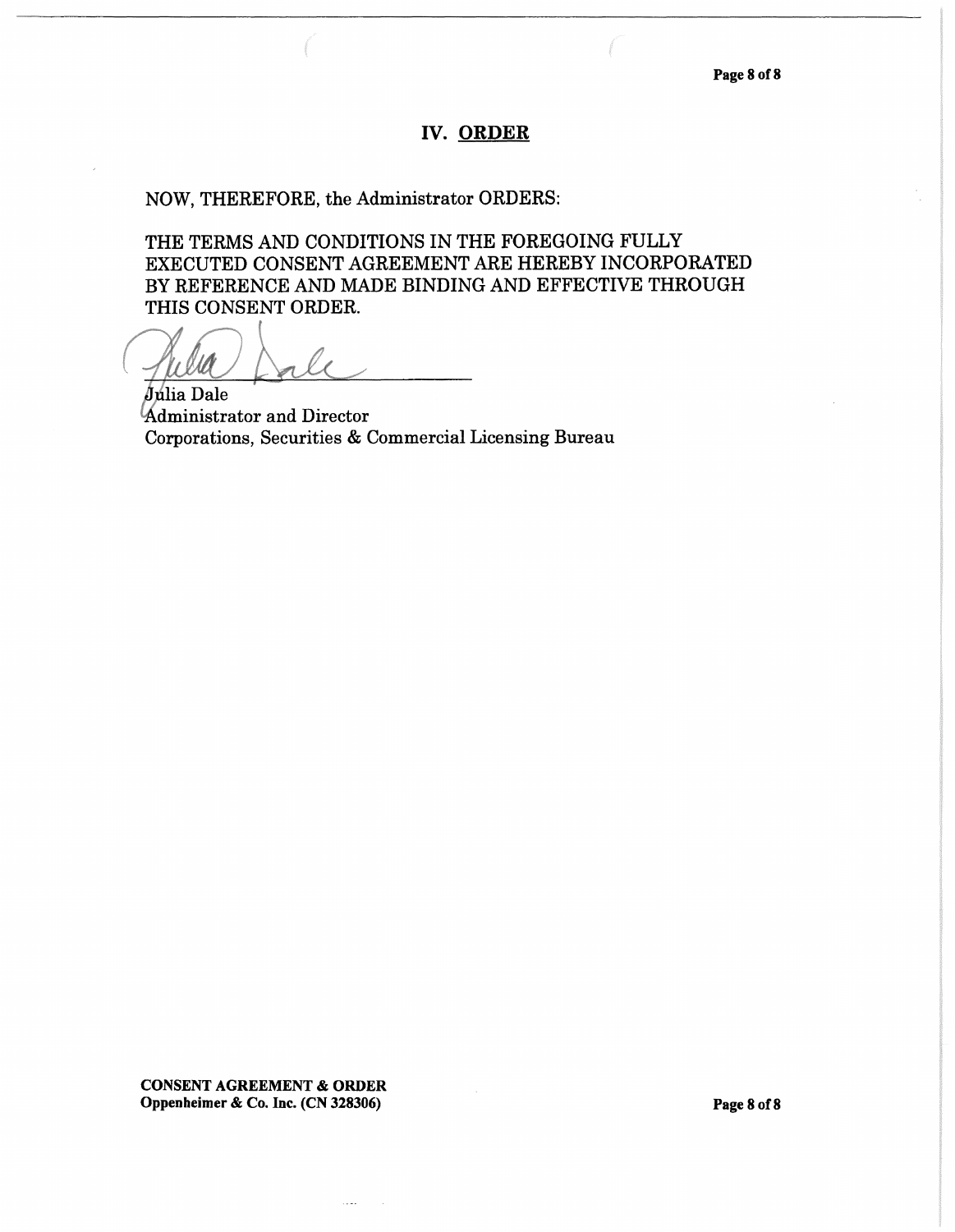*[Oppenheimer & Co., Inc. Letterhead]* 

[Date]

[Client Name] [Client Address]

Re: Important Client Information

Dear  $[$   $]$ :

We appreciate the opportunity to serve you as one of our Michigan clients. Our Michigan roots date back to the 1930s. We proudly serve our Michigan communities through 12 offices.

You are being contacted because there is information about your transactions with an Oppenheimer professional that you need to know.

In complying with Michigan requirements on representative registrations, we made a mistake involving our Michigan representatives that has since been corrected. Historically, Michigan did not require the registration and licensing of investment adviser representatives. When that changed in 2009, regrettably we did not catch it. Upon discovering our error in 2015, we registered a number of our financial advisors as investment adviser representatives who were previously only registered as our broker-dealer agents. Because of this mistake, we negotiated a regulatory settlement with the State of Michigan that required us to pay a fine of \$650,000 plus periodic payments into the Bureau's Securities Investor Education and Training Fund and send you this notice.

You are being contacted because you transacted business with one of these investment adviser representatives who was not registered in Michigan during the period of October 1, 2009 through the end of 2015. Except for that registration mistake, the investment adviser representative was otherwise qualified, was registered in other states, and had passed all necessary exams and other requirements. Again, this was a technical error that we do not believe affected the quality of services you were provided, the advice you were given, or the validity of any of your business transactions. However, if you have any questions or concerns about what occurred, please contact *[insert individual's name, telephone, and email address]* or our representative serving you.

We are especially proud of our team of dedicated professionals. When you started working with our investment adviser representatives, you received a disclosure brochure describing his or her professional background and another copy is available upon request. Additional information about each representative is available on FINRA's BrokerCheck (http://brokercheck.fmra.org/) and the Investment Adviser Public Disclosure website (http://www.adviserinfo.sec.gov/).

Thank you for your continued patronage of our services.

Sincerely,

OPPENHEIMER & Co., INC.